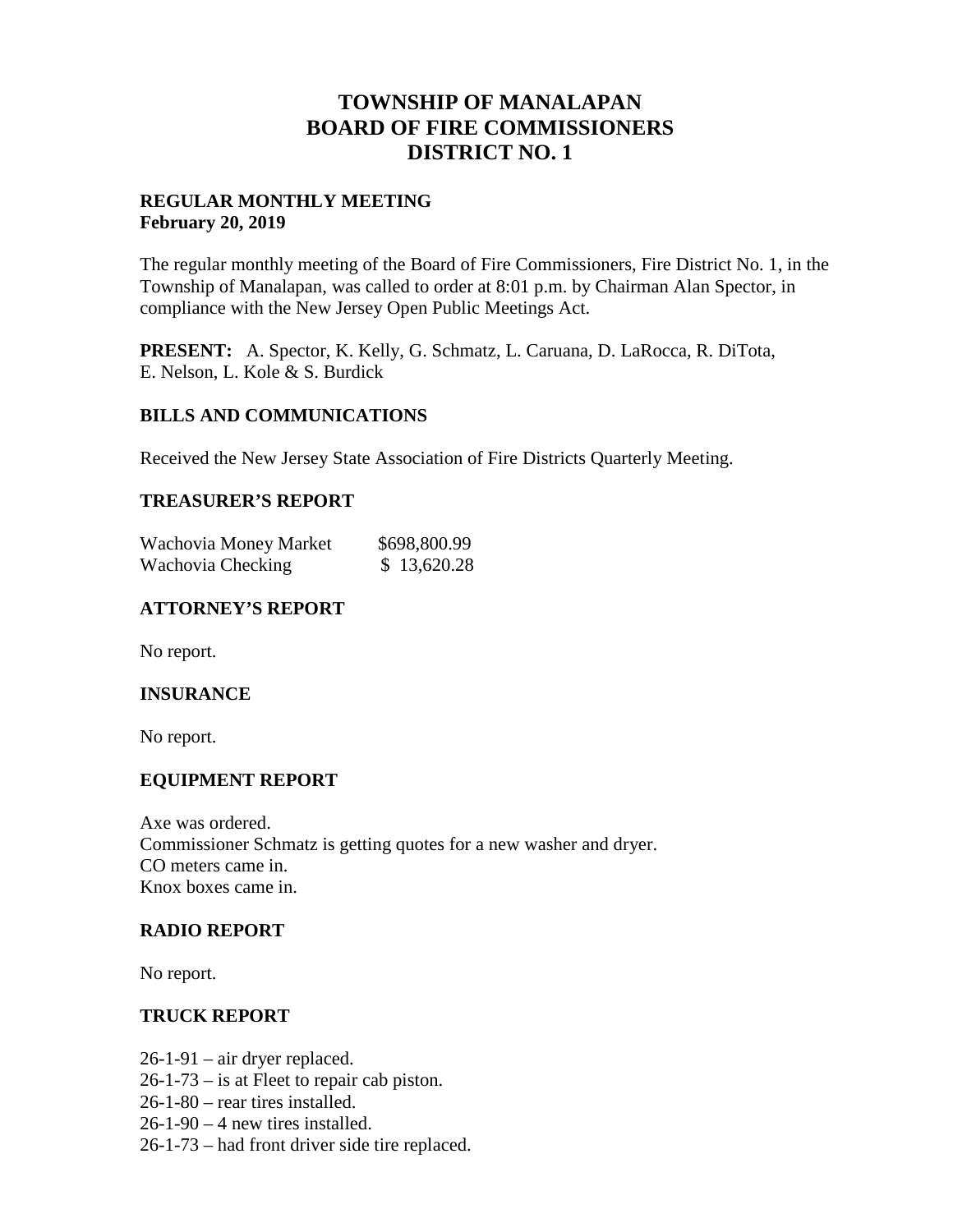## **CHIEF'S REPORT**

Discussion held regarding hiring someone to write grants for the fire company. Chief DiTota completed the Right-to-Know survey. Still need to get a headcount for the Fire Rescue Expo in August.

#### **ASSOCIATION REPORT**

Ice machine at Satellite needs to be replaced. Discussion held about uniforms.

#### **TRUSTEES' REPORT**

No report.

#### **OLD BUSINESS**

See attached.

#### **NEW BUSINESS**

Commissioner Kelly made a motion to pay all vouchers; this was seconded by Commissioner LaRocca. All voted aye.

Commissioner LaRocca made a motion for \$80 to reimburse David Reiff for EMT refresher course; this was seconded by Commissioner Spector. All voted aye.

Discussion held about lighting and ceiling repairs at Satellite and also about purchasing new furniture for the Satellite.

Meeting opened to the public at 8:45 p.m.

A motion was made by Commissioner Kelly to adjourn; it was seconded by Commissioner Spector and all voted aye.

Meeting adjourned at 8:47 p.m.

Respectfully submitted, Kenneth Kelly, Clerk